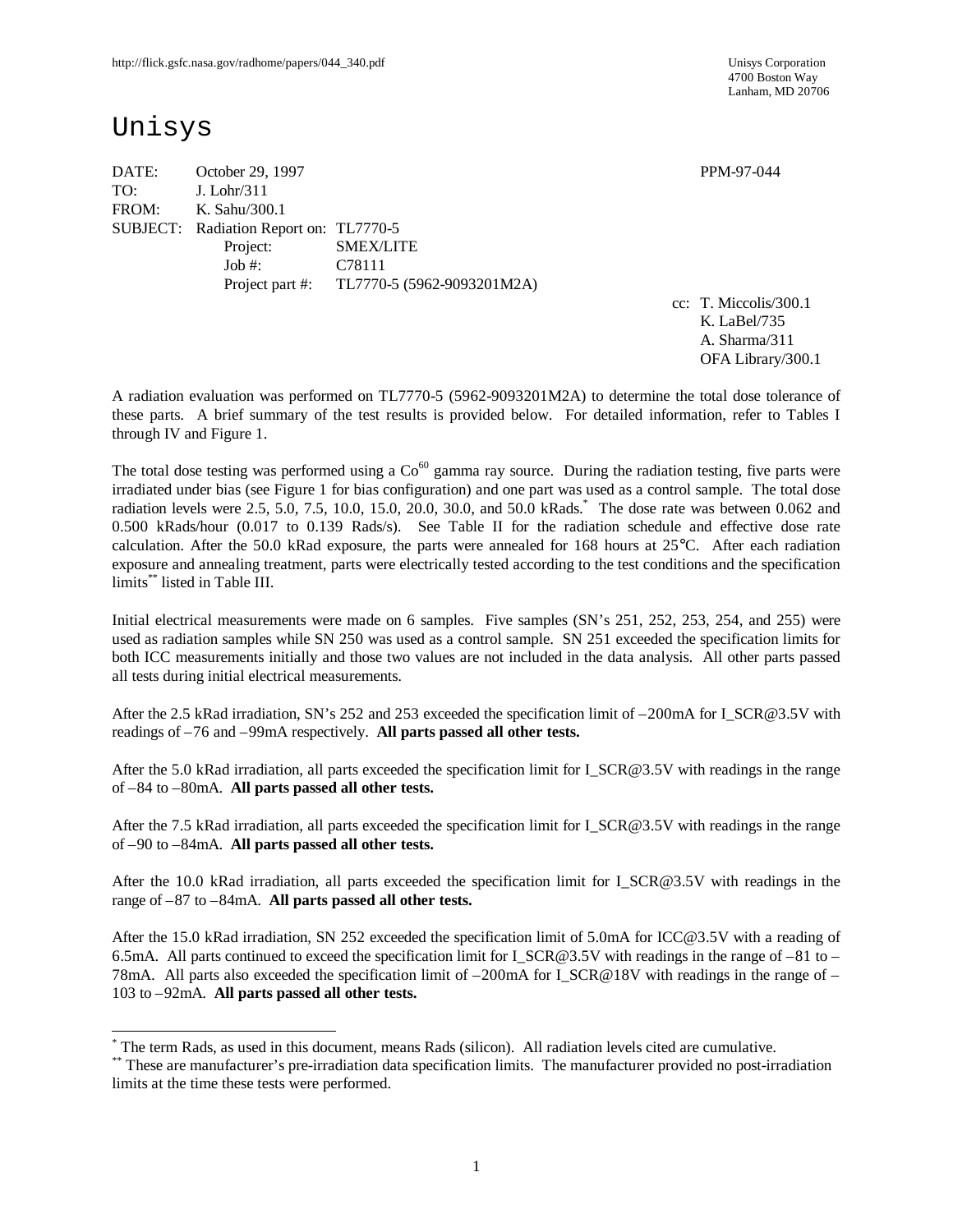After the 20.0 kRad irradiation, SN's 252 and 254 exceeded the specification limit of 5.0mA for ICC@3.5V and ICC@18V with readings of 6.2 and 6.3mA respectively for ICC@3.5V and 6.9mA for both for ICC@18V. All parts continued to exceed the specification limit for I\_SCR@3.5V with readings in the range of –61 to –53mA. All parts continued to exceed the specification limit for I\_SCR@18V with readings in the range of –89 to –75mA. **All parts passed all other tests.**

After the 30.0 kRad irradiation, all parts exceeded the specification limit of 5.0mA for ICC@3.5V and ICC@18V with readings in the range of 7.9 to 8.0mA for ICC@3.5V and 6.3 to 6.5mA for ICC@18V. Four parts fell below the specification limit of 16.5V for Voh\_VSO\_20mA with all parts reading 0V. All parts continued to exceed the specification limit for I\_SCR@3.5V with readings in the range of –50 to –34mA. All parts continued to exceed the specification limit for I\_SCR@18V with readings in the range of –53 to –11mA. **All parts passed all other tests.**

After the 50.0 kRad irradiation and 312-hour annealing, no recovery was noted in any parameter with all parts exceeding the specification limit of 5.0mA for ICC@3.5V and ICC@18V with readings in the range of 7.9 to 8.1mA for ICC@3.5V and 6.4 to 6.9mA for ICC@18V. All parts had readings of 0V for Voh\_VSO\_20mA (specification limit: 16.5V). All parts continued to exceed the specification limit for I\_SCR@3.5V with readings in the range of  $-44$  to  $-38$ mA. All parts continued to exceed the specification limit for I\_SCR@18V with readings in the range of  $-11$  to  $-10$ mA.

Table IV provides a summary of the test results with the mean and standard deviation values for each parameter after each irradiation exposure and annealing step.

Any further details about this evaluation can be obtained upon request. If you have any questions, please call me at (301) 731-8954.

#### \_\_\_\_\_\_\_\_\_\_\_\_\_\_\_\_\_\_\_\_\_\_\_\_\_\_\_\_\_\_\_\_\_\_\_\_\_\_\_\_\_\_\_\_\_\_\_\_\_\_\_\_\_\_\_\_\_\_\_\_\_\_\_\_\_\_\_\_\_\_\_\_\_\_\_\_\_\_\_\_\_\_\_\_\_\_\_\_\_\_\_\_ ADVISORY ON THE USE OF THIS DOCUMENT

The information contained in this document has been developed solely for the purpose of providing general guidance to employees of the Goddard Space Flight Center (GSFC). This document may be distributed outside GSFC only as a courtesy to other government agencies and contractors. Any distribution of this document, or application or use of the information contained herein, is expressly conditional upon, and is subject to, the following understandings and limitations:

(a) The information was developed for general guidance only and is subject to change at any time;

(b) The information was developed under unique GSFC laboratory conditions that may differ substantially from outside conditions;

(c) GSFC does not warrant the accuracy of the information when applied or used under other than unique GSFC laboratory conditions;

(d) The information should not be construed as a representation of product performance by either GSFC or the manufacturer;

(e) Neither the United States government nor any person acting on behalf of the United States government assumes any liability resulting from the application or use of the information.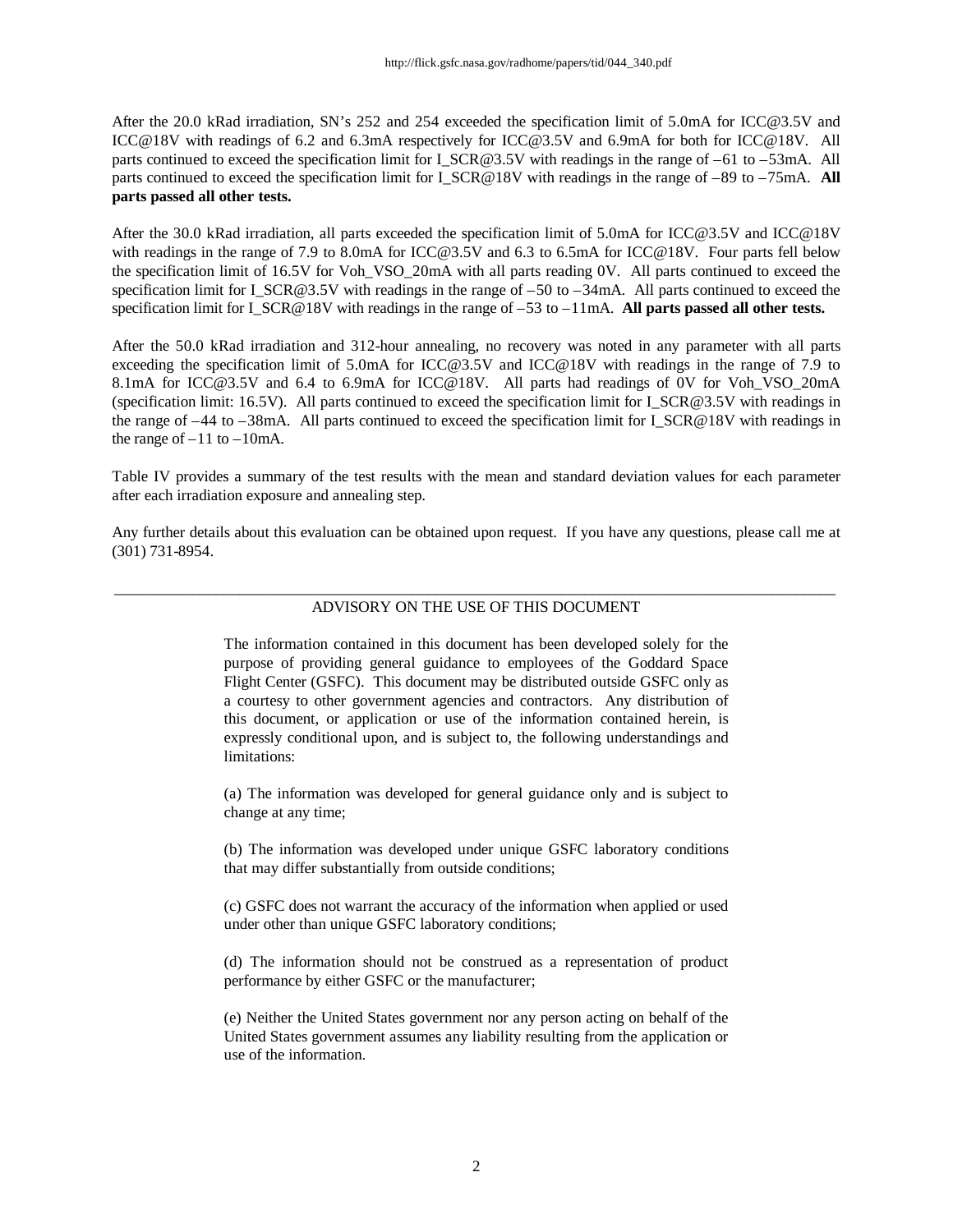Figure 1. Radiation Bias Circuit for TL7770-5



Notes:

- 1. Capacitor is 0.1μf, 20V DC.
- 2. Resistors are  $10k\Omega \pm 5\%$ , ¼ W.
- 3.  $V_{CC} = 15.0V \pm 0.5V DC$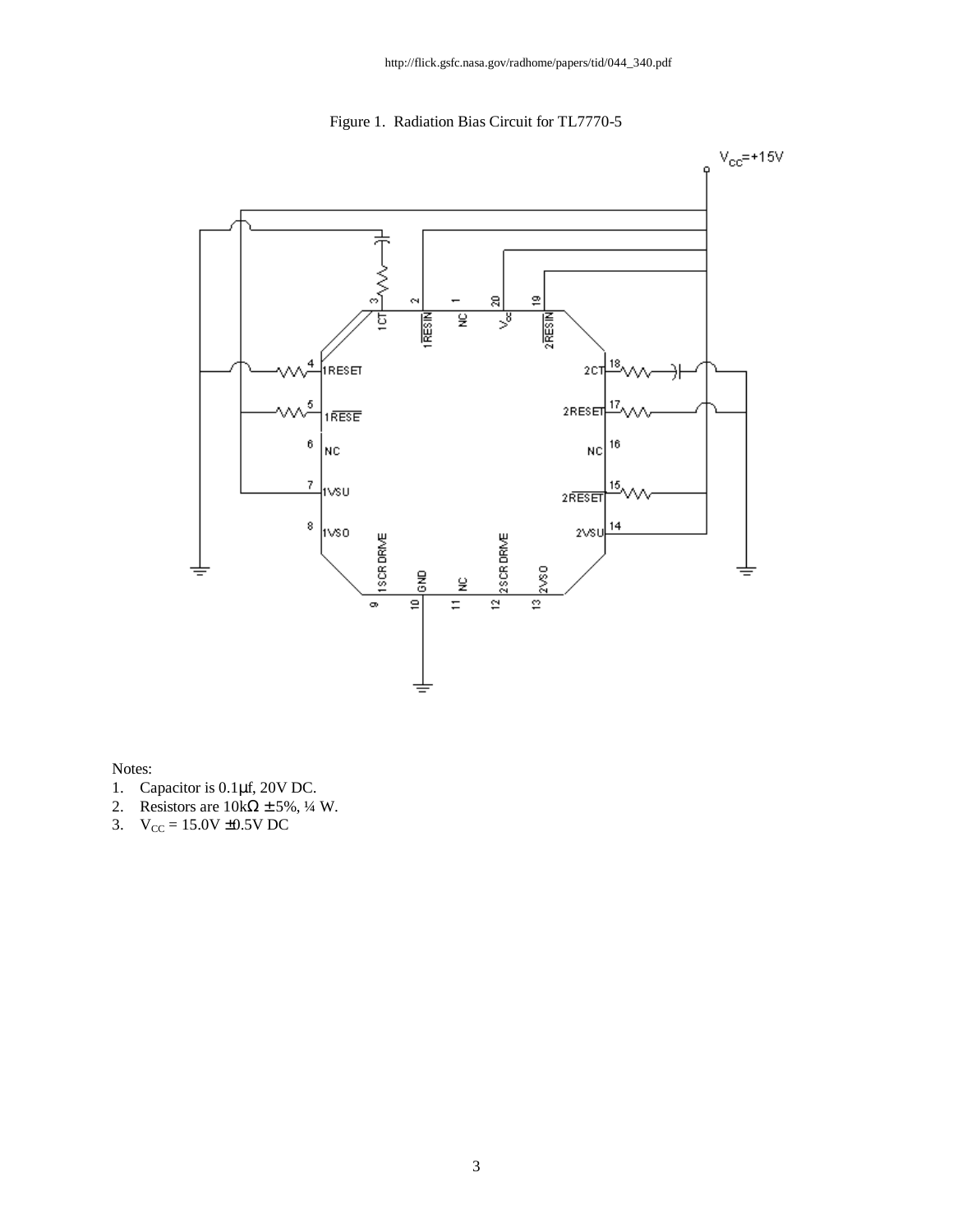| Generic Part Number:                        | TL7770-5                     |
|---------------------------------------------|------------------------------|
| <b>SMEX/LITE Part Number</b>                | TL7770-5 (5962-9093201M2A)   |
| Charge Number:                              | C78111                       |
| Manufacturer:                               | <b>Texas Instruments</b>     |
| Lot Date Code (LDC):                        | 9537A                        |
| <b>Quantity Tested:</b>                     | 6                            |
| Serial Number of Control Sample:            | 250                          |
| <b>Serial Numbers of Radiation Samples:</b> | 251, 252, 253, 254, and 255  |
| <b>Part Function:</b>                       | Dual Power Supply Supervisor |
| Part Technology:                            | Bipolar                      |
| Package Style:                              | 20Pin LCC                    |
| Test Equipment:                             | A540                         |
| Test Engineer:                              | D. Davis                     |

### TABLE I. Part Information

• The manufacturer for this part guaranteed no radiation tolerance/hardness.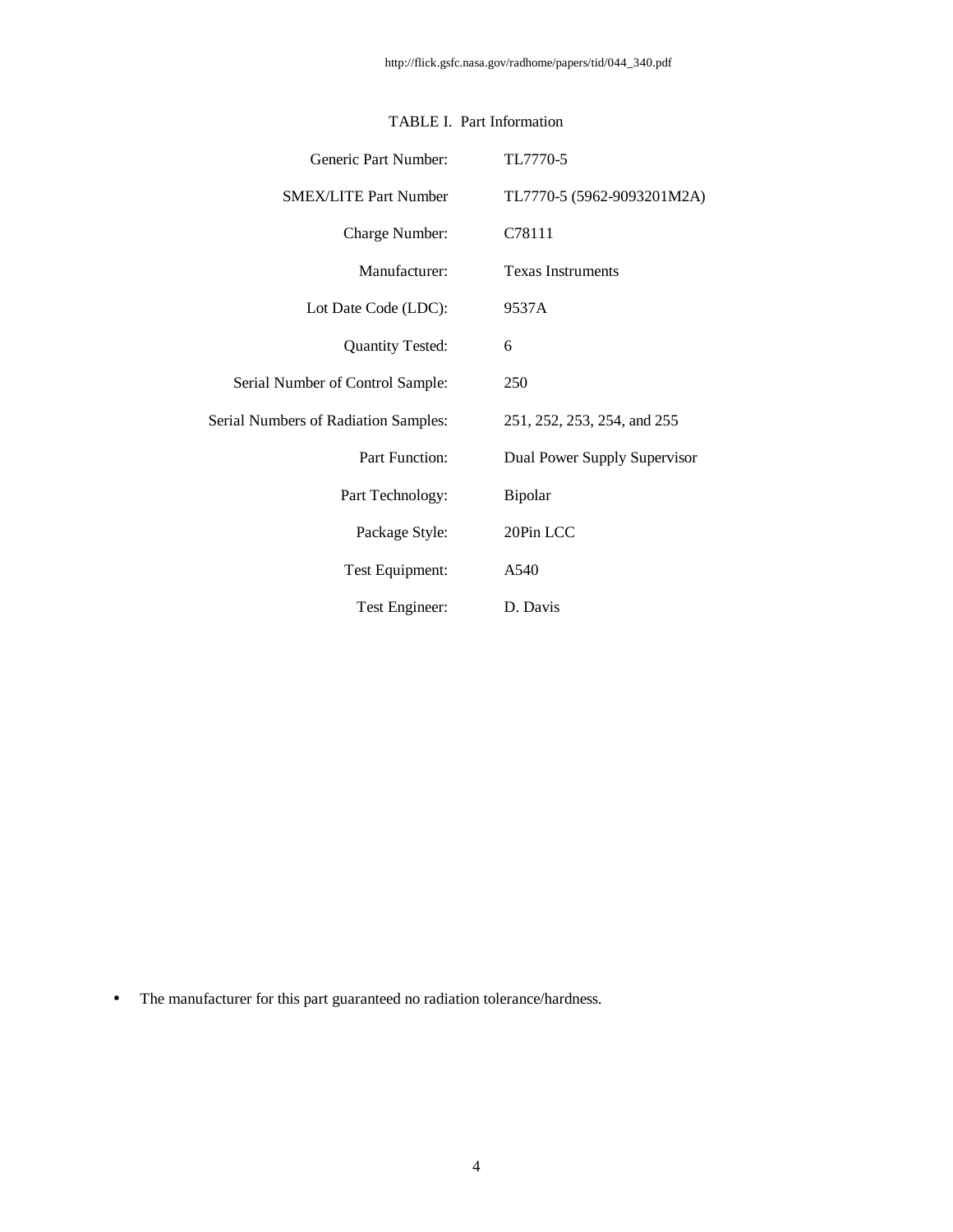| TABLE II. Radiation Schedule for TL7770-5                                                                             |  |
|-----------------------------------------------------------------------------------------------------------------------|--|
|                                                                                                                       |  |
|                                                                                                                       |  |
|                                                                                                                       |  |
|                                                                                                                       |  |
|                                                                                                                       |  |
|                                                                                                                       |  |
|                                                                                                                       |  |
|                                                                                                                       |  |
|                                                                                                                       |  |
|                                                                                                                       |  |
|                                                                                                                       |  |
|                                                                                                                       |  |
|                                                                                                                       |  |
|                                                                                                                       |  |
|                                                                                                                       |  |
|                                                                                                                       |  |
| 9) 50.0 KRAD IRRADIATION (0.125 KRADS/HOUR) + 312 HOUR ANNEALING @25°C 10/07/97                                       |  |
|                                                                                                                       |  |
| Effective Dose Rate = 50,000 RADS/33 DAYS=63.1 RADS/HOUR=0.018 RADS/SEC                                               |  |
| The effective dose rate is lower than that of the individual radiation steps as it takes into account the transit and |  |
| testing time.                                                                                                         |  |

The annealing after the 50 kRad step was the result of test equipment repair.

PARTS WERE IRRADIATED AND ANNEALED UNDER BIAS, SEE FIGURE 1.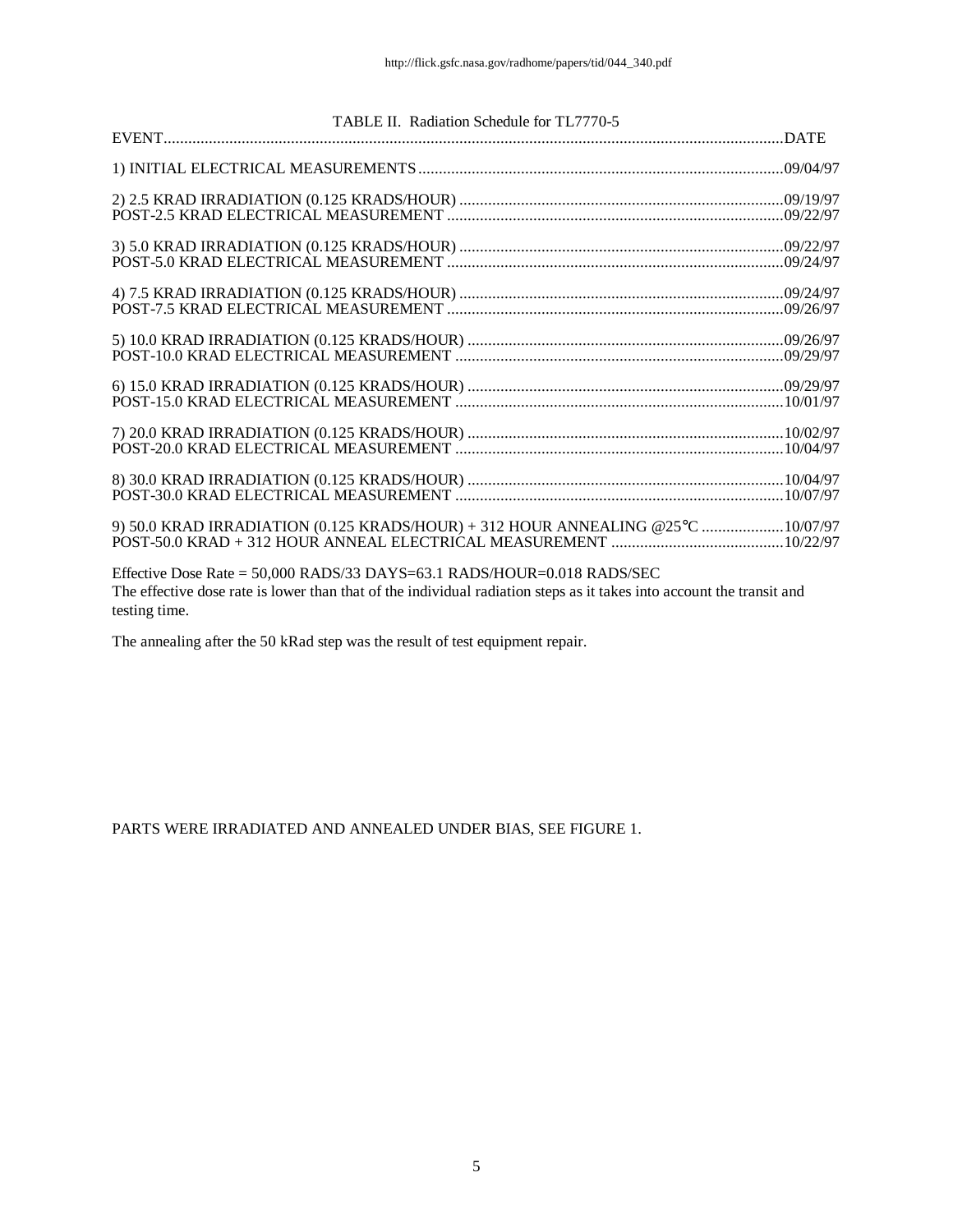| <b>Test</b>                                 |                      |                                                                               | Spec.   | Lim.   |
|---------------------------------------------|----------------------|-------------------------------------------------------------------------------|---------|--------|
| #                                           | <b>Parameter</b>     | Units Test Conditions /2                                                      | min     | max    |
| $\mathbf{1}$                                | <b>ICC@3.5V</b>      | $mA$   1VSU = 18V, 2VSU = 2V,                                                 | 0.0     | 5.0    |
| $\mathbf{2}$                                | ICC@18V              | $\overline{\text{mA}}$ 1RESIN &2RESIN @ V <sub>CC</sub> ,<br>1VSO & 2VSO @ 0V | 0.0     | 5.0    |
| 3&7                                         | <b>IOL 3.5V</b>      | $mN_V$ = 0V                                                                   | -50     |        |
| 4&8                                         | <b>IOL 18V</b>       | $mN_0 = 0V$                                                                   | -50     |        |
| 5,6&9,10                                    | Voh 15mA             | $V I_{OH} = -15mA$                                                            | 2.0     |        |
| 11&15                                       | <b>Ioh 3.5V</b>      | $mN_0 = 3.5V$                                                                 |         | 50     |
| 12&16                                       | Ioh 18V              | $mN_0 = 18V$                                                                  |         | 50     |
|                                             | 13,14&17,18 Vol 15mA | $V I_{OL} = 15mA$                                                             |         | 0.4    |
| 19&21                                       | Voh VSO 20mA         | $V I_{OH} = -20mA$                                                            | 2.0     |        |
| 20&22                                       | Voh VSO 20mA         | $V I_{OH} = -20mA$                                                            | 16.5    |        |
| 23&25                                       | Voh RST 15mA         | $V I_{OH} = -15mA$                                                            | 2.0     |        |
| 24&26                                       | Vol RST 15mA         | $V I_{OL} = 15mA$                                                             |         | 0.4    |
| 27&29                                       | <b>I SCR@3.5V</b>    | $mA Duration = 1ms$                                                           |         | $-200$ |
| 28&30                                       | I SCR@18V            | $mA$ Duration = 1ms                                                           |         | $-200$ |
| 31,32,35,36, <b>I RES</b><br>39, 40, 41, 42 |                      | $mN = 5.5V$ or 0.4V                                                           | $-10.0$ |        |
| 33,34&37,38   VSO                           |                      | $mA$ $V_I = 2.4V$                                                             |         | 2.0    |
|                                             |                      |                                                                               |         |        |

### Table III. Electrical Characteristics of TL7770-5 /1

#### Note:

1/ These are the manufacturer's non-irradiated data sheet specification limits. The manufacturer provided no postirradiation limits at the time the tests were performed.

 $2/ -41.25V < V_{IN} < -4.25V$  unless otherwise noted.